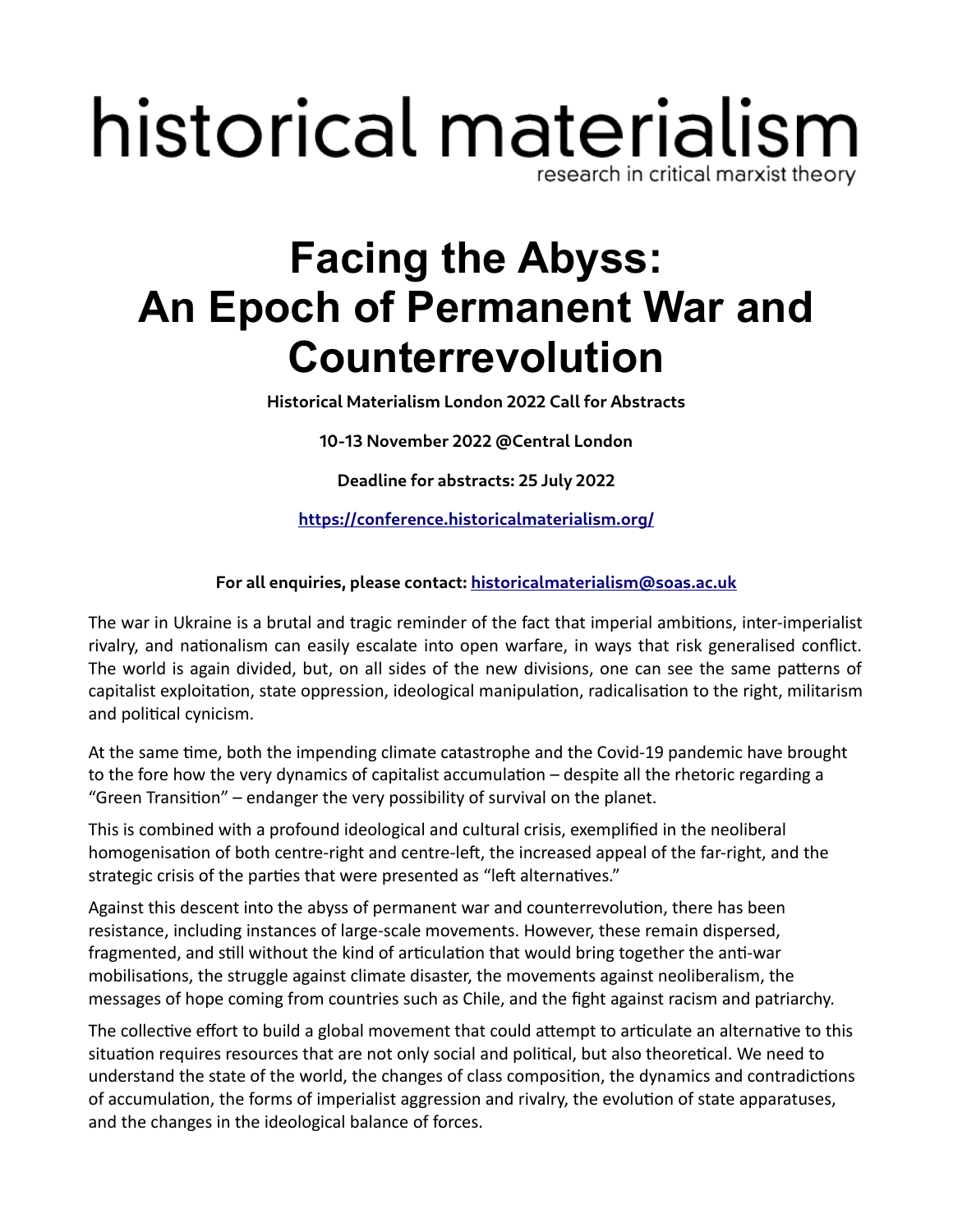This means that we urgently need a new wave of Marxist research and debate on all these questions. And we hope that the 2022 London Historical Materialism Conference can contribute to this.

After two years of successful on-line events, this year's conference returns to the in-person format. We believe that an in-person conference offers a unique and irreplaceable form that brings together comrades, enables discussion, helps the dissemination of new and original research, creates research networks and communities, and builds solidarity.

As in the past, the conference ethos is strictly egalitarian – that means everyone is invited to contribute in a comradely spirit, the conference is open to all currents of critical Marxist theory and we expect all presenters to attend the entire conference, not just their own session (with no "cameo appearances"). The conference is an important part of the broader Historical Materialism project including the journal, the book series, and the global network of HM conferences – and we want to encourage all conference participants to get involved with these different elements, for example by submitting their conference paper to the journal.

> **This year, the conference will be taking place in a particularly onerous financial context, due to an unprecedented 20,000 pound room rental rate. Thus, for this not to sink the journal and imperil any possibility of another conference in London in the future, we are calling on all comrades to be generous and to suggest any possible grant possibilities.**

In line with the central thematic of this year's conference, we particularly want to invite contributions on the following (although this is \*not\* an exclusive list and abstracts on all subjects are encouraged):

- The theory and analysis of modern imperialism, inter-imperialist rivalry and war
- The articulation between imperialism, racism and patriarchy
- The meaning and content of internationalism today
- The new forms of state authoritarianism including the new forms of militarism
- The deep social and political scars left by the way capitalist states managed the pandemic
- The emerging new tendencies of capitalist accumulation and persisting crisis tendencies
- The strategic crisis of the left but also the 'resources of hope' that we can find in contemporary struggles

The following streams will each be issuing specific CFPs:

- Workers' inquiry stream
- Marxist-Feminist stream
- Culture stream
- Sexuality and Politics Stream